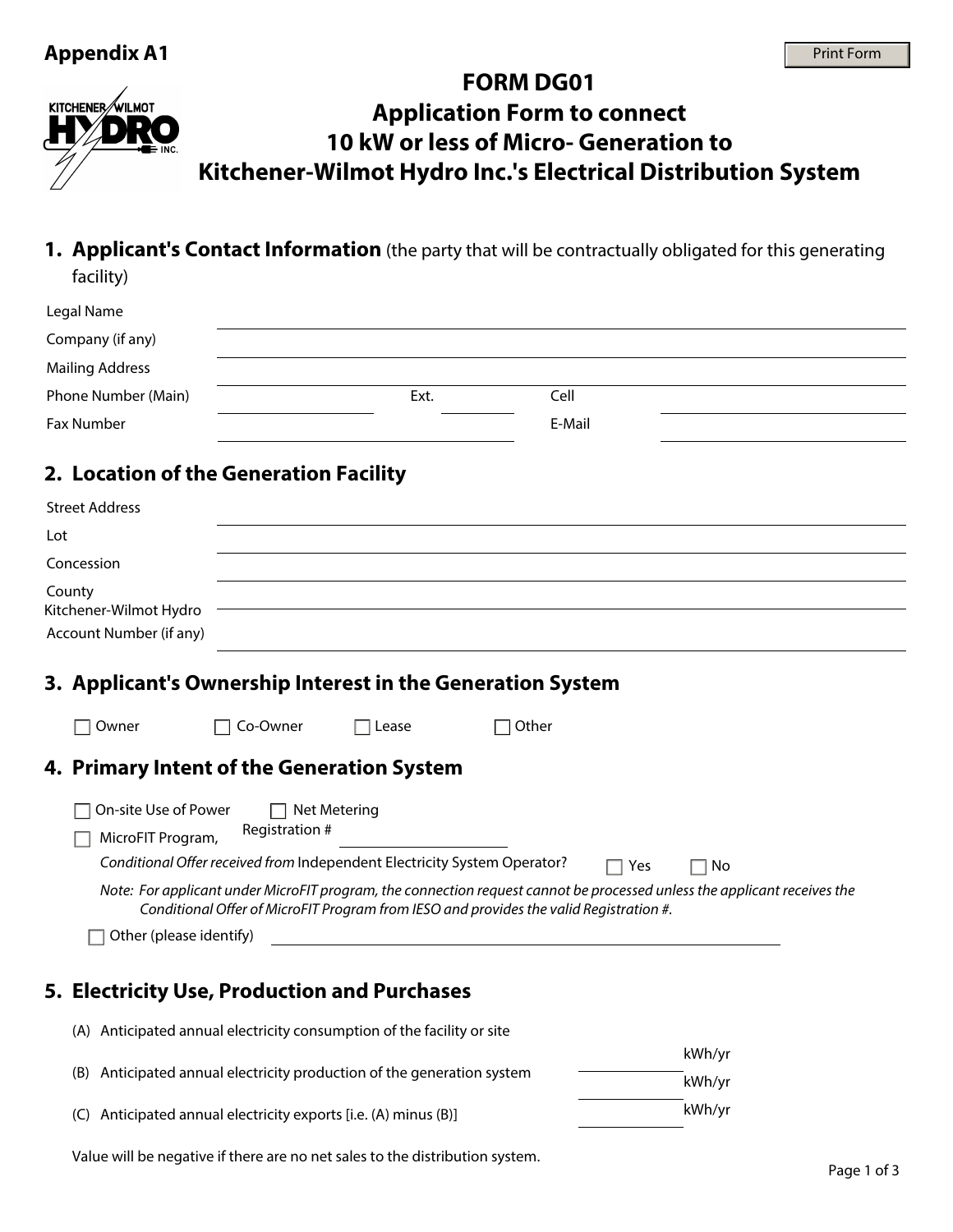# **6. Installing Contractor Information**

| <b>Contractor Name</b>     |      |        |  |
|----------------------------|------|--------|--|
| <b>Mailing Address</b>     |      |        |  |
| Name of Contractor Contact |      |        |  |
| Phone Number (Main)        | Ext. | Cell   |  |
| Fax Number                 |      | E-Mail |  |
| . <b>.</b>                 |      |        |  |

#### **7. Requested In-Service Date**

| m<br>٧<br>. .<br>. .<br><b>STATE OF BUILDING</b><br>$\sim$<br>×<br>۰. |
|-----------------------------------------------------------------------|
|-----------------------------------------------------------------------|

**Provide One-Line Schematic Diagram of the System; for existing load customer, the existing demarcation point and revenue meter should be included.**

 $\Box$  Schematic is Attached Number of Pages

## **8. Generator Information**

**Proposed Generation Facility Description**

| Proposed Total Generation Capacity to be installed                |              |                                                                                                        | kW        |             |
|-------------------------------------------------------------------|--------------|--------------------------------------------------------------------------------------------------------|-----------|-------------|
| Proposed Total Inverter Nameplate Capacity if Applicable          |              |                                                                                                        | kW        |             |
| Proposed Generator Unit Nameplate Capacity                        |              |                                                                                                        | kW        |             |
| Manufacturer                                                      |              | Model No.                                                                                              |           |             |
| Generator Type:                                                   |              |                                                                                                        |           |             |
| Single-Phase<br>∣Other                                            | Three-Phase  | Synchronous                                                                                            | Induction | Inverter    |
| <b>Primary Energy Source:</b>                                     |              |                                                                                                        |           |             |
| Renewable:                                                        |              | Type:                                                                                                  |           |             |
| Non Renewable:                                                    |              | Type:                                                                                                  |           |             |
|                                                                   |              | Note: If there is more than one generator and/or inverter, attach an additional sheet describing each. |           |             |
| If Incremental Project - Existing Generating Facility Description |              |                                                                                                        |           |             |
| <b>Existing Generator Nameplate Capacity</b>                      |              |                                                                                                        | kW        |             |
| Existing Inverter Nameplate Capacity if Applicable                |              |                                                                                                        | kW        |             |
| Manufacturer                                                      |              | Model No.                                                                                              |           |             |
| Generator Type:                                                   |              |                                                                                                        |           |             |
| Single-Phase                                                      | Three-Phase  | Synchronous                                                                                            | Induction | Inverter    |
| $\sqcap$ Other                                                    |              |                                                                                                        |           |             |
| Primary Intent of the Existing Generation Facility                |              |                                                                                                        |           |             |
| On-site Use of Power                                              | Net Metering |                                                                                                        |           |             |
| Standard Offer Program                                            |              | Other (please identify)                                                                                |           | Page 2 of 3 |